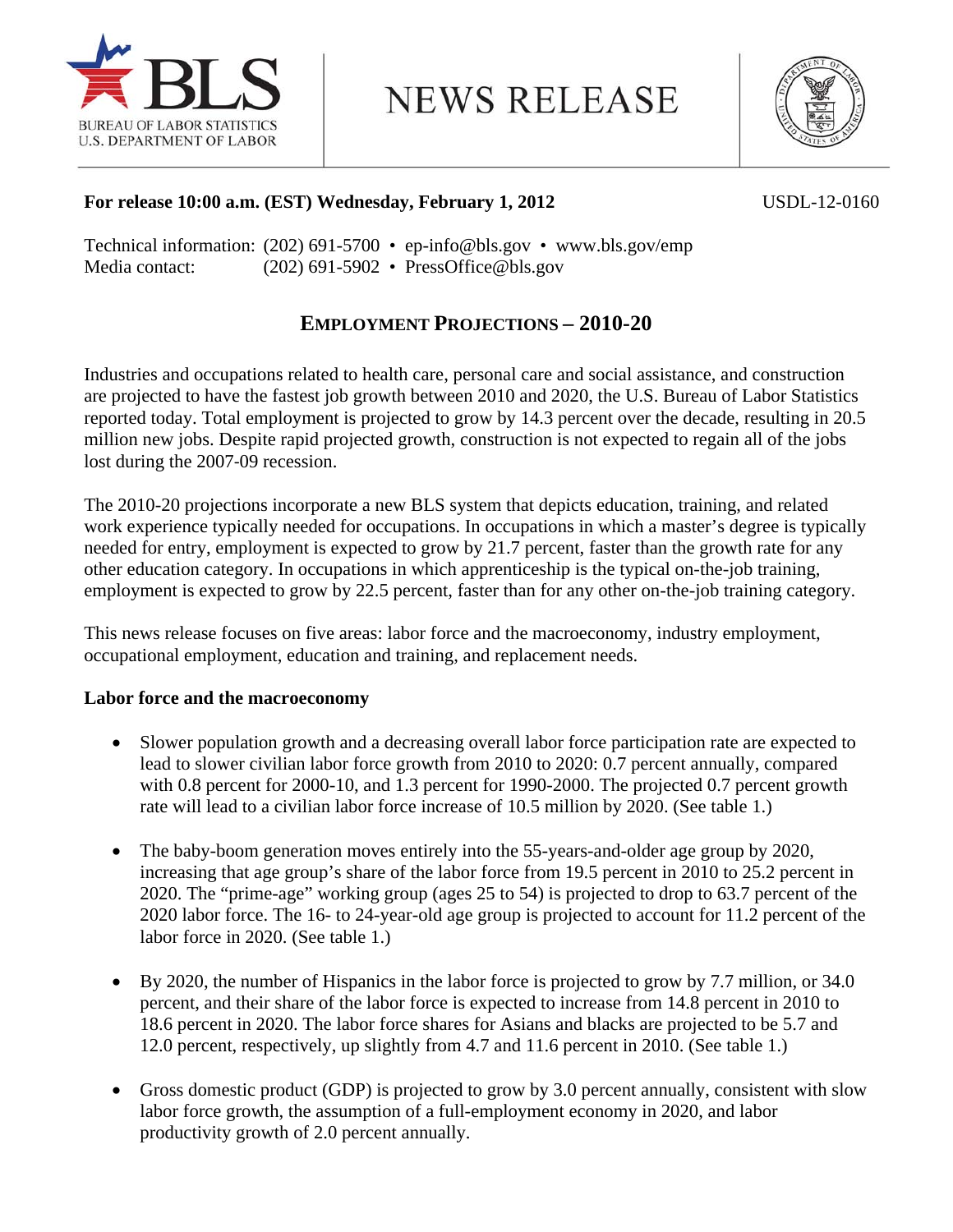

#### **Industry employment**

- Nonagriculture wage and salary employment, which accounts for more than 9 in 10 jobs in the economy, is projected to expand to 150.2 million by 2020, up from 130.4 million in 2010. (See table 2.)
- The health care and social assistance sector is projected to gain the most jobs (5.6 million), followed by professional and business services (3.8 million), and construction (1.8 million). Despite rapid growth in the construction sector, employment in 2020 is not expected to reach its pre-recessionary annual average peak of 7.7 million in 2006. (See table 2 and chart 1.)
- About 5.0 million new jobs—25 percent of all new jobs—are expected in the three detailed industries projected to add the most jobs: construction, retail trade, and offices of health practitioners. Seven of the 20 industries gaining the most jobs are in the health care and social assistance sector, and five are in the professional and business services sector. (See table 3.)
- The 20 detailed industries projected to lose the largest numbers of jobs are primarily in the manufacturing sector (11 industries) and the federal government (3 industries). The largest job losses are projected for the Postal Service (-182,000), federal non-defense government (-122,000), and apparel knitting mills (-92,000). (See table 4.)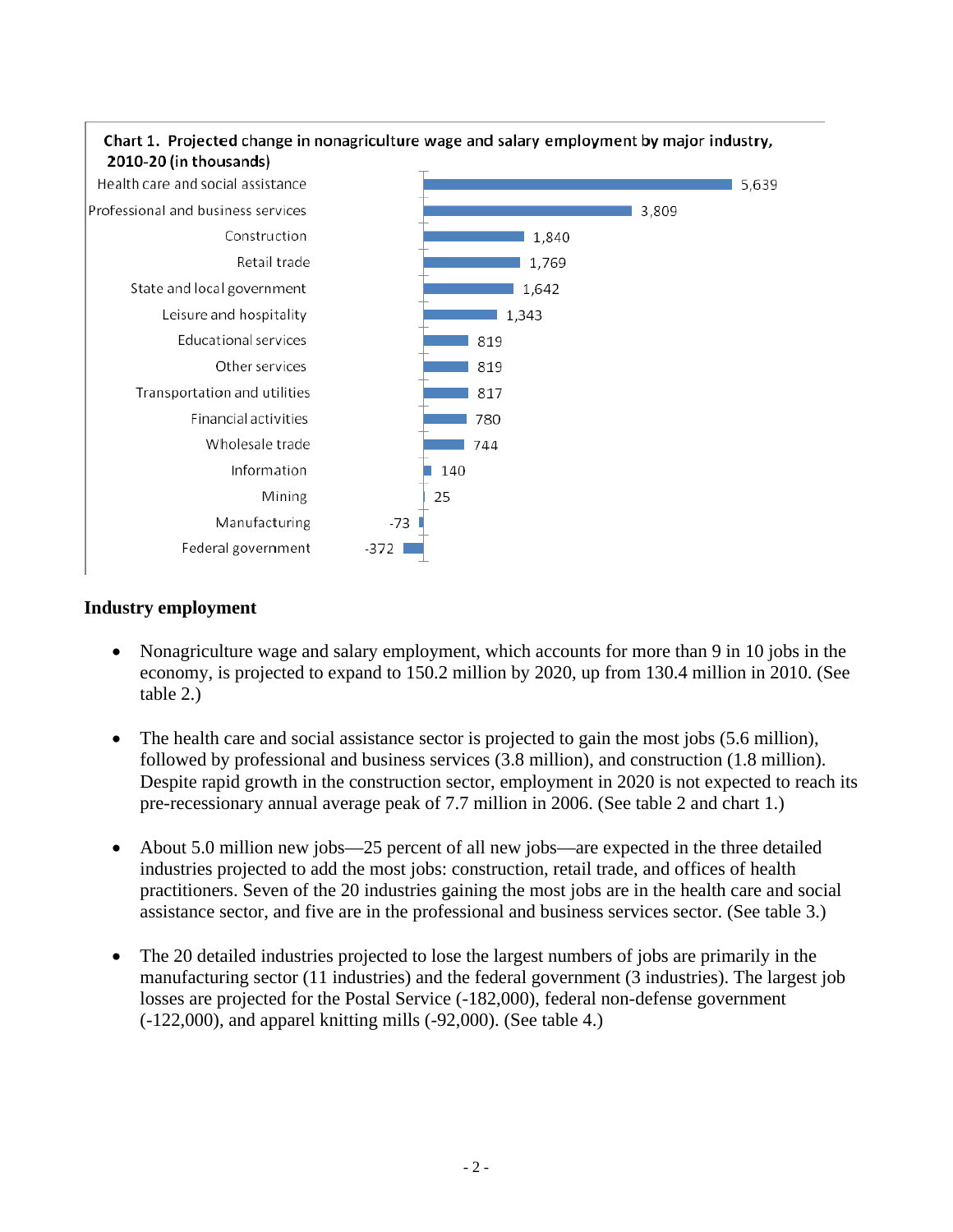

### **Occupational employment**

- Of the 22 major occupational groups, employment in healthcare support occupations is expected to grow most rapidly (34.5 percent), followed by personal care and services occupations (26.8 percent), and healthcare practitioners and technical occupations (25.9 percent). However, the office and administrative support occupations group, with projected slower than average growth of 10.3 percent, is expected to add the largest number of new jobs (2.3 million). (See table 5 and chart 2.)
- The four detailed occupations expected to add the most employment are registered nurses (712,000), retail salespersons (707,000), home health aides (706,000), and personal care aides (607,000). All have large employment in 2010 and are expected to grow faster than the average of 14.3 percent. (See table 6.)
- One-third of the projected fastest growing occupations are related to health care, reflecting expected increases in demand as the population ages and the health care and social assistance industry grows. (See table 7.)
- More than one-fourth of the projected fastest growing occupations are related to construction. Employment in most of these occupations, still at low levels in 2010 because of the 2007-09 recession, will recover along with the construction industry. But employment in most construction occupations is not expected to reach pre-recession levels. (See table 7.)
- Production occupations and office and administrative support occupations dominate the list of detailed occupations with the largest projected employment declines. However, farmers,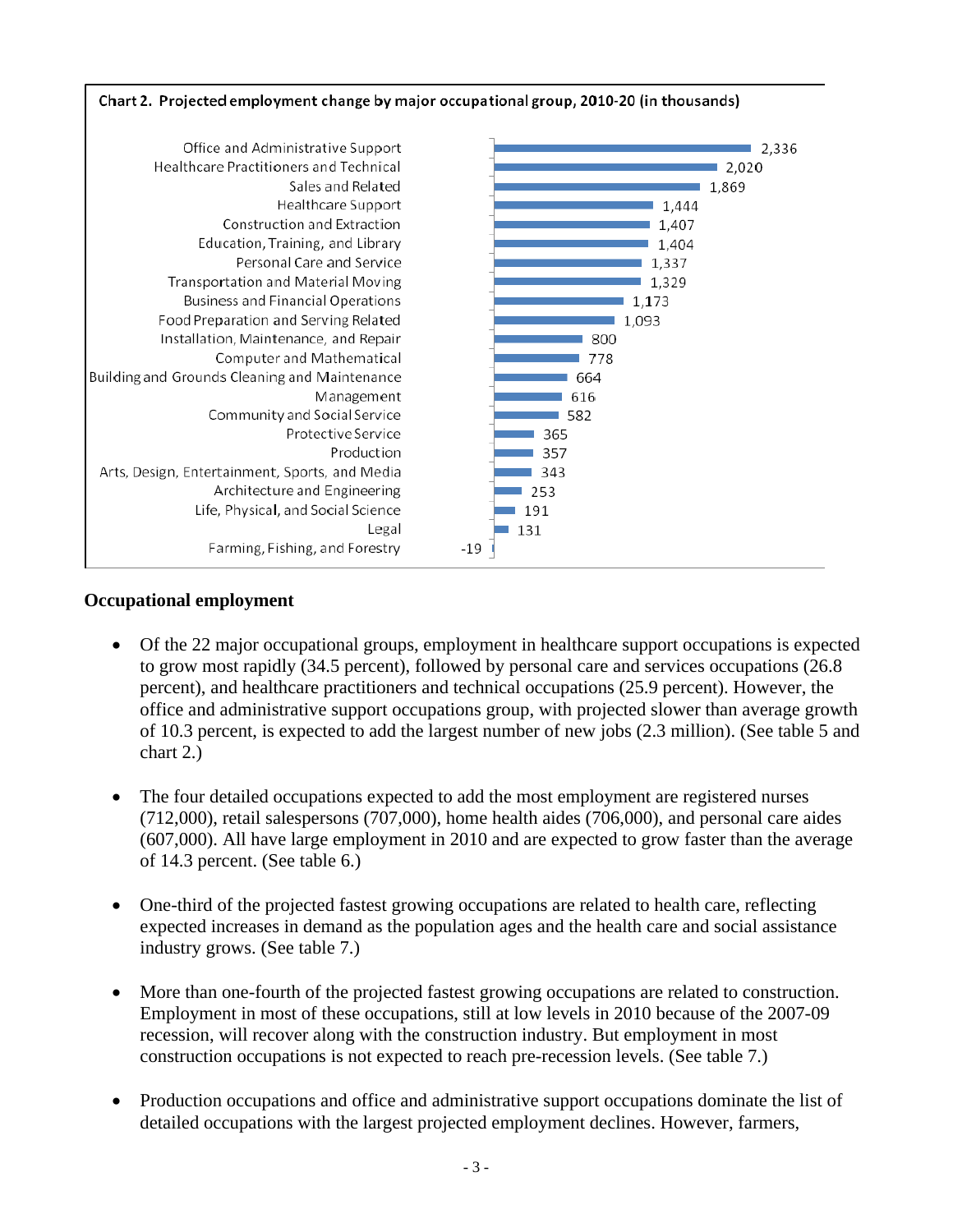ranchers, and other agricultural managers top the list, with a projected loss of 96,100 jobs. (See table 8.)

### **Education and training**

- Occupations that typically need some type of postsecondary education for entry are projected to grow the fastest during the 2010-20 decade. Occupations classified as needing a master's degree are projected to grow by 21.7 percent, followed by doctoral or professional degree occupations at 19.9 percent, and associate's degree occupations at 18.0 percent. (See table 9.)
- In terms of typical on-the-job training, occupations that typically require apprenticeships are projected to grow the fastest (22.5 percent). (See table 9.)
- Of the 30 detailed occupations projected to have the fastest employment growth, 17 typically need some type of postsecondary education for entry into the occupation. (See table 7.)
- Two-thirds of the 30 occupations projected to have the largest number of new jobs typically require less than a postsecondary education, no related work experience, and short- or moderateterm on-the-job training. (See table 6.)
- Only 3 of the 30 detailed occupations projected to have the largest employment declines are classified as needing postsecondary education for entry. (See table 8.)

### **Replacement needs**

- Over the 2010-20 decade, 54.8 million total job openings are expected. (See table 9.) While growth will lead to many openings, more than half—61.6 percent—will come from the need to replace workers who retire or otherwise permanently leave an occupation.
- In 4 out of 5 occupations, openings due to replacement needs exceed the number due to growth. Replacement needs are expected in every occupation, even in those that are declining.
- More than two-thirds of all job openings are expected to be in occupations that typically do not need postsecondary education for entry. (See table 9.)
- Eighteen of the 30 occupations with the largest number of projected total job openings are classified as typically needing less than a postsecondary education and needing short-term onthe-job training. (See table 10.)

### **Interpreting the projections in light of the 2007-09 recession and recovery**

The BLS projections are built on the assumption of a full employment economy in 2020. The 2007-09 recession represented a sharp downturn in the economy—and the economy, especially the labor market, has been slow to recover. As a result, the 2010-20 projections reach a robust 2020 target year largely because the 2010 base year began from a relatively low point. Rapid growth rates for some measures reflect recovery from the recession and, with some important exceptions, growth beyond recovery.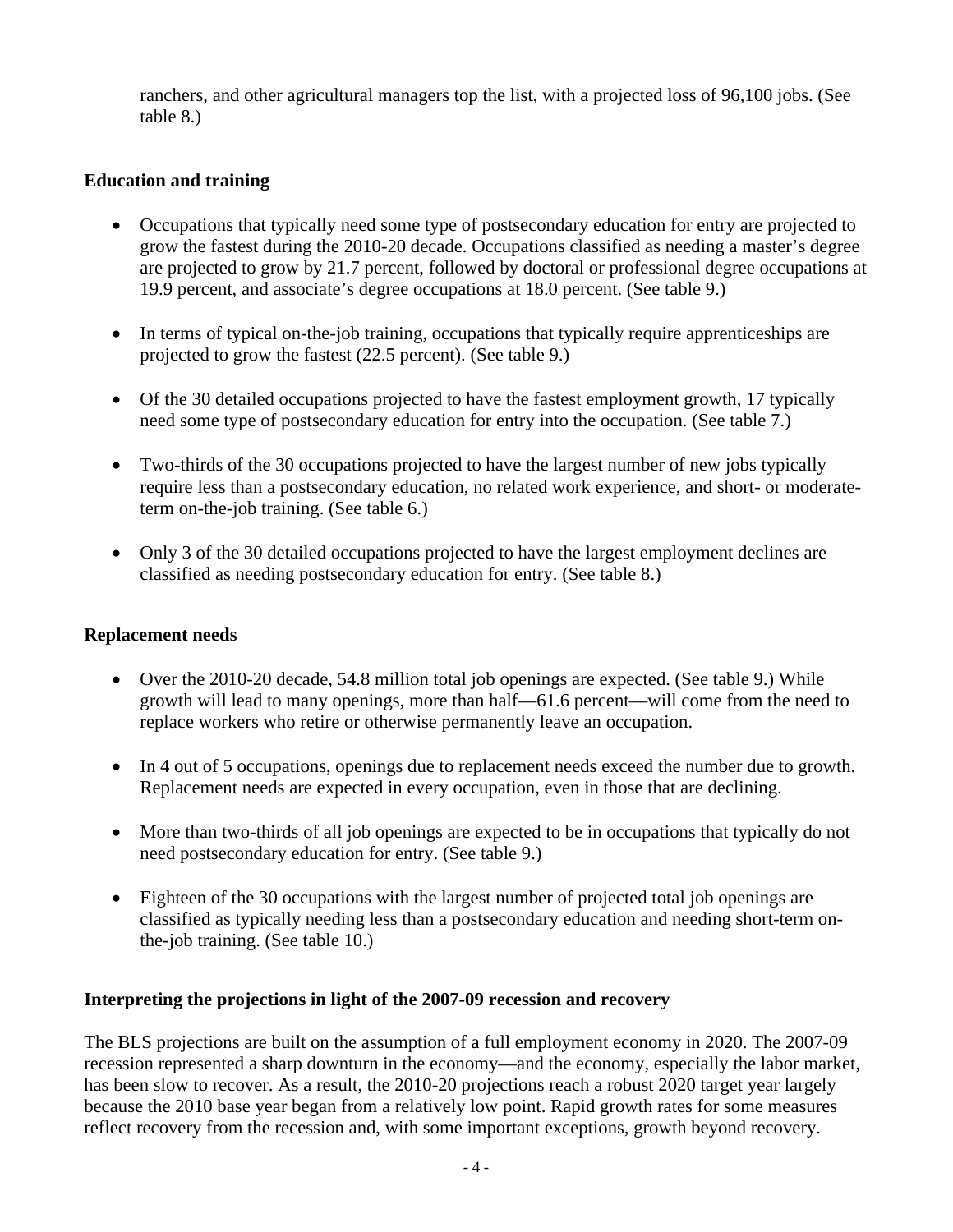#### **A note about labor shortages and surpluses in the context of long-term economic projections**

Users of these data should not assume that the difference between the projected increase in the labor force and the projected increase in employment implies a labor shortage or surplus. The BLS projections assume labor market equilibrium, that is, one in which labor supply meets labor demand except for some degree of frictional unemployment. In addition, the employment and labor force measures use different concepts. Employment is a count of jobs, and one person may hold more than one job. Labor force is a count of people, and a person is counted only once regardless of how many jobs he or she holds. For a discussion of the basic projections methodology, see "Overview of projections to 2020," Dixie Sommers and James C. Franklin, January 2012 issue of the *Monthly Labor Review*.

### **More information**

The BLS projections are used by high school students and their teachers and parents, college students, career changers, and career development and guidance specialists. The projections are the foundation of the BLS *Occupational Outlook Handbook*, the nation's most widely used career information resource. The projections also are used by state workforce agencies to prepare state and area projections that, together with the national projections, are widely used by policymakers and education and training officials to make decisions about education and training policy, funding, and program offerings. In addition, other federal agencies, researchers, and academics use the projections to understand trends in the economy and labor market. The projections are updated every two years.

More detailed information on the 2010-20 projections appears in five articles in the January 2012 issue of the *Monthly Labor Review*, published by the Bureau of Labor Statistics, U.S. Department of Labor. The *Monthly Labor Review* is available online at www.bls.gov/opub/mlr/mlrhome.htm.

The 2012-13 edition of the *Occupational Outlook Handbook* will feature the 2010-20 projections in assessing job outlook, work activities, wages, education and training requirements, and more for detailed occupations in 341 profiles. The updated *Handbook* will be available online in late March 2012, at www.bls.gov/ooh. A graphic representation of the highlights of the projections appears in the Winter 2011-12 issue of the *Occupational Outlook Quarterly*, available online at www.bls.gov/ooq.

Tables with detailed, comprehensive statistics used in preparing the projections are available online at www.bls.gov/emp/tables.htm, and projections methodology are accessible at www.bls.gov/emp/ep\_projections\_methods.htm.

Information from this release will be made available to sensory impaired individuals upon request. Voice phone: (202) 691-5200; Federal Relay Services: 1 (800) 877-8339.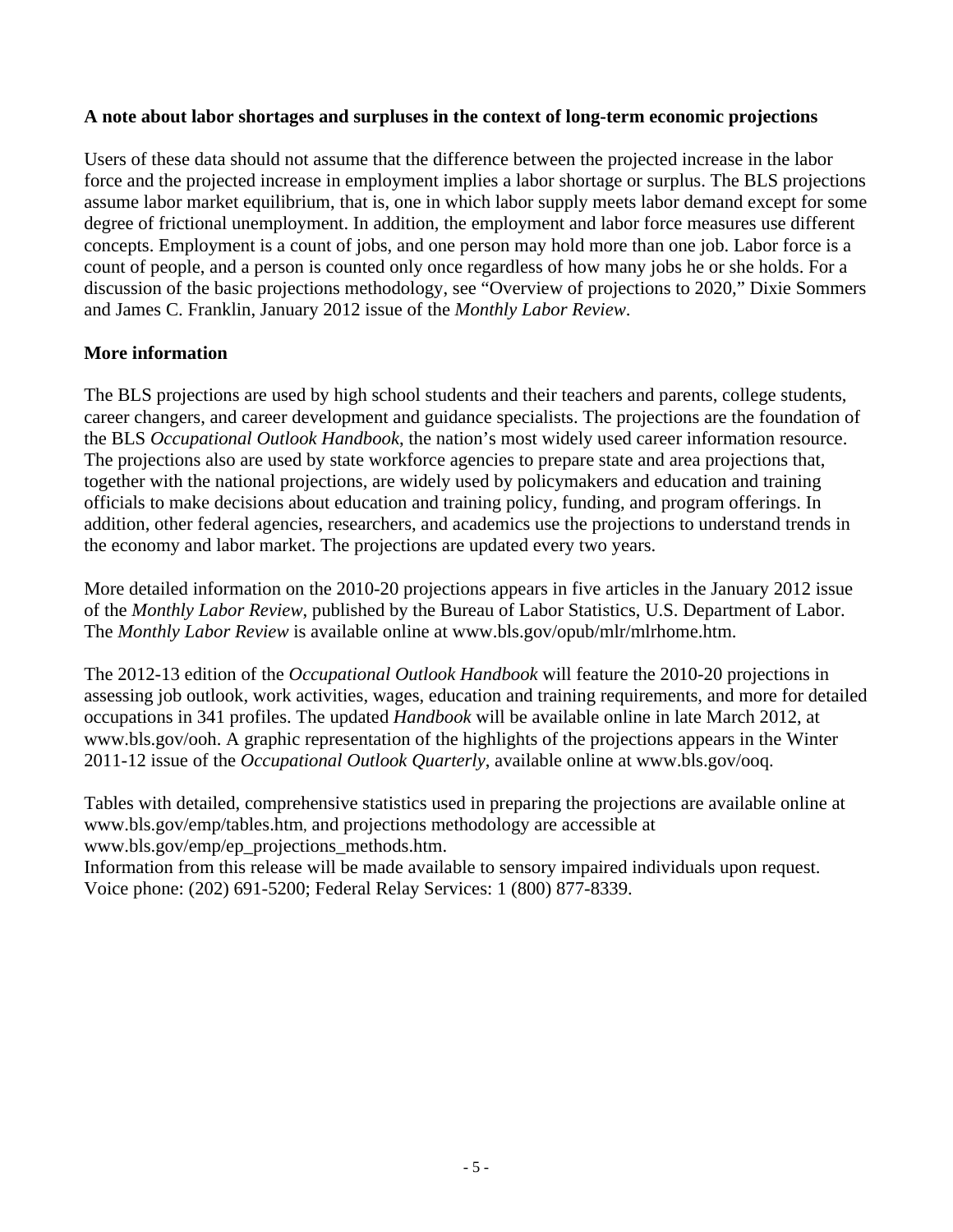| Table 1. Civilian labor force, by age, sex, race, and ethnicity, 1990, 2000, 2010, and projected 2020 |  |  |
|-------------------------------------------------------------------------------------------------------|--|--|
| (In thousands)                                                                                        |  |  |

| Age, sex, race, and                                                                                      |                                         | <b>Levels</b>                            |                                          |                                          |                          | Change                         |                                  |                      | Percent change        |                             |                      |                            | <b>Percent distribution</b> |                            |                   |                      | Annual growth rate (percent) |
|----------------------------------------------------------------------------------------------------------|-----------------------------------------|------------------------------------------|------------------------------------------|------------------------------------------|--------------------------|--------------------------------|----------------------------------|----------------------|-----------------------|-----------------------------|----------------------|----------------------------|-----------------------------|----------------------------|-------------------|----------------------|------------------------------|
| ethnicity                                                                                                | 1990                                    | 2000                                     | 2010                                     | 2020                                     | 1990-2000                | 2000-10                        | 2010-20                          | 1990-2000            | 2000-10               | 2010-20                     | 1990                 | 2000                       | 2010                        | 2020                       | 1990-2000         | 2000-10              | 2010-20                      |
| Total, 16 years and older                                                                                | 125,840                                 | 142,583                                  | 153,889                                  | 164,360                                  | 16,743                   | 11,306                         | 10,471                           | 13.3                 | 7.9                   | 6.8                         | 100.0                | 100.0                      | 100.0                       | 100.0                      | 1.3               | 0.8                  | 0.7                          |
| Age, years:<br>16 to 24<br>25 to 54<br>55 and older                                                      | 22,492<br>88,322<br>15,026              | 22,520<br>101,394<br>18,669              | 20,934<br>102,940<br>30,014              | 18,330<br>104,619<br>41,411              | 28<br>13,072<br>3,643    | $-1,586$<br>1,546<br>11,345    | $-2,604$<br>1,679<br>11,397      | 0.1<br>14.8<br>24.2  | $-7.0$<br>1.5<br>60.8 | $-12.4$<br>1.6<br>38.0      | 17.9<br>70.2<br>11.9 | 15.8<br>71.1<br>13.1       | 13.6<br>66.9<br>19.5        | 11.2<br>63.7<br>25.2       | 0.0<br>1.4<br>2.2 | $-0.7$<br>0.2<br>4.9 | $-1.3$<br>0.2<br>3.3         |
| Sex:<br>Men<br>Women                                                                                     | 69,011<br>56,829                        | 76,280<br>66,303                         | 81,985<br>71,904                         | 87,128<br>77,232                         | 7,269<br>9,474           | 5,705<br>5,601                 | 5,143<br>5,328                   | 10.5<br>16.7         | 7.5<br>8.4            | 6.3<br>7.4                  | 54.8<br>45.2         | 53.5<br>46.5               | 53.3<br>46.7                | 53.0<br>47.0               | 1.0<br>1.6        | 0.7<br>0.8           | 0.6<br>0.7                   |
| Race:<br>White<br><b>Black</b><br>Asian<br>All other groups <sup>1</sup>                                 | 107,447<br>13,740<br>4,653              | 118,545<br>16,397<br>6,270<br>1,371      | 125,084<br>17,862<br>7,248<br>3,694      | 130,516<br>19,676<br>9,430<br>4,738      | 11,098<br>2,657<br>1.617 | 6,539<br>1,465<br>978<br>2,323 | 5,432<br>1,814<br>2,182<br>1,044 | 10.3<br>19.3<br>34.8 | 5.5<br>8.9<br>15.6    | 4.3<br>10.2<br>30.1<br>28.3 | 85.4<br>10.9<br>3.7  | 83.1<br>11.5<br>4.4<br>1.0 | 81.3<br>11.6<br>4.7<br>2.4  | 79.4<br>12.0<br>5.7<br>2.9 | 1.0<br>1.8<br>3.0 | 0.5<br>0.9<br>1.5    | 0.4<br>1.0<br>2.7<br>2.5     |
| Ethnicity:<br>Hispanic origin<br>Other than Hispanic origin<br>White non-Hispanic<br>Age of baby boomers | 10,720<br>115,120<br>97,818<br>26 to 44 | 16,689<br>125,894<br>102,729<br>36 to 54 | 22,748<br>131,141<br>103,947<br>46 to 64 | 30,493<br>133,867<br>102,371<br>56 to 74 | 5,969<br>10,774<br>4.911 | 6,059<br>5,247<br>1.218        | 7,745<br>2,726<br>$-1,576$       | 55.7<br>9.4<br>5.0   | 36.3<br>4.2<br>1.2    | 34.0<br>2.1<br>$-1.5$       | 8.5<br>91.5<br>77.7  | 11.7<br>88.3<br>72.0       | 14.8<br>85.2<br>67.5        | 18.6<br>81.4<br>62.3       | 4.5<br>0.9<br>0.5 | 3.1<br>0.4<br>0.1    | 3.0<br>0.2<br>$-0.2$         |

<sup>1</sup> The "all other groups" category includes (1) those classified as being of multiple racial origin and (2) the race categories of (2a) American Indian and Alaska Native and (2b) Native Hawaiian and Other Pacific Islander indicates no data collected for category. Details may not sum to totals because of rounding.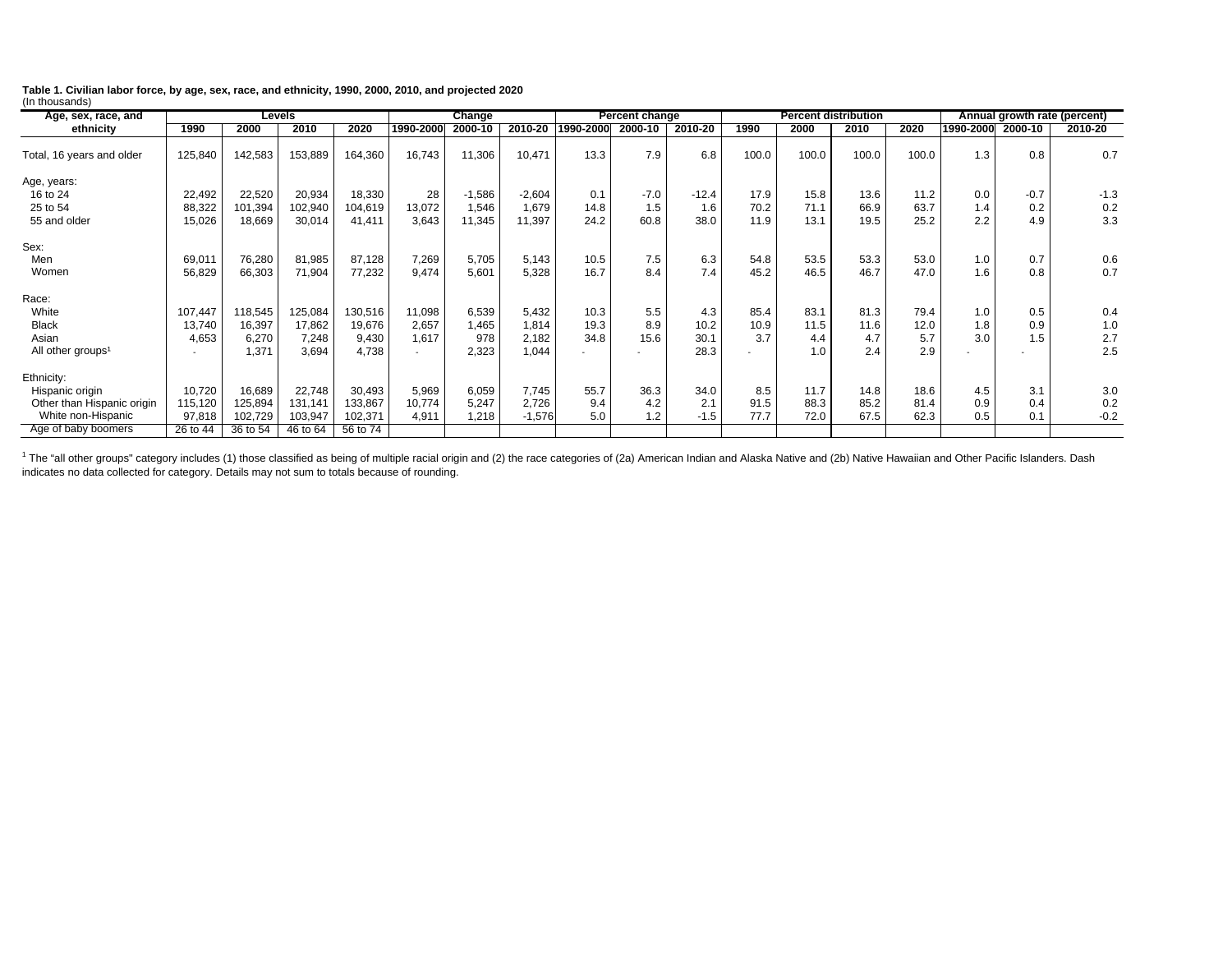#### **Table 2. Employment by major industry sector, 2000, 2010, and projected 2020**

(In thousands)

| <b>Industry Sector</b>                                                                     |           | <b>Employment</b> |           |            | Change   |       | <b>Percent Distribution</b> |       | <b>Annual Growth Rate</b><br>(percent) |         |  |
|--------------------------------------------------------------------------------------------|-----------|-------------------|-----------|------------|----------|-------|-----------------------------|-------|----------------------------------------|---------|--|
|                                                                                            | 2000      | 2010              | 2020      | 2000-10    | 2010-20  | 2000  | 2010                        | 2020  | 2000-10                                | 2010-20 |  |
| Total <sup>1</sup>                                                                         | 146,236.0 | 143,068.2         | 163,537.1 | $-3,167.8$ | 20,468.9 | 100.0 | 100.0                       | 100.0 | $-0.2$                                 | 1.3     |  |
| Nonagriculture wage and salary <sup>2</sup>                                                | 132,425.0 | 130,435.6         | 150,176.8 | $-1,989.4$ | 19,741.2 | 90.6  | 91.2                        | 91.8  | $-0.2$                                 | 1.4     |  |
| Goods-producing, excluding agriculture                                                     | 24,569.7  | 17,705.5          | 19,496.8  | $-6,864.2$ | 1,791.3  | 16.8  | 12.4                        | 11.9  | $-3.2$                                 | 1.0     |  |
| Mining                                                                                     | 520.4     | 655.9             | 680.7     | 135.5      | 24.8     | 0.4   | 0.5                         | 0.4   | 2.3                                    | 0.4     |  |
| Construction                                                                               | 6,786.4   | 5,525.6           | 7,365.1   | $-1,260.8$ | 1,839.5  | 4.6   | 3.9                         | 4.5   | $-2.0$                                 | 2.9     |  |
| Manufacturing                                                                              | 17,262.9  | 11,524.0          | 11,450.9  | $-5,738.9$ | $-73.1$  | 11.8  | 8.1                         | 7.0   | $-4.0$                                 | $-0.1$  |  |
| Services-providing                                                                         | 107,855.3 | 112,730.1         | 130,680.1 | 4,874.8    | 17,950.0 | 73.8  | 78.8                        | 79.9  | 0.4                                    | 1.5     |  |
| <b>Utilities</b>                                                                           | 601.3     | 551.8             | 516.1     | $-49.5$    | $-35.7$  | 0.4   | 0.4                         | 0.3   | $-0.9$                                 | $-0.7$  |  |
| Wholesale trade                                                                            | 5,933.5   | 5,456.1           | 6,200.2   | $-477.4$   | 744.1    | 4.1   | 3.8                         | 3.8   | $-0.8$                                 | 1.3     |  |
| Retail trade                                                                               | 15,279.8  | 14,413.7          | 16,182.2  | $-866.1$   | 1,768.5  | 10.4  | 10.1                        | 9.9   | $-0.6$                                 | 1.2     |  |
| Transportation and warehousing                                                             | 4,410.3   | 4,183.3           | 5,036.2   | $-227.0$   | 852.9    | 3.0   | 2.9                         | 3.1   | $-0.5$                                 | 1.9     |  |
| Information                                                                                | 3,630.6   | 2,710.9           | 2,851.2   | $-919.7$   | 140.3    | 2.5   | 1.9                         | 1.7   | $-2.9$                                 | 0.5     |  |
| <b>Financial activities</b>                                                                | 7,687.5   | 7,630.2           | 8,410.6   | $-57.3$    | 780.4    | 5.3   | 5.3                         | 5.1   | $-0.1$                                 | 1.0     |  |
| Professional and business services                                                         | 16,666.1  | 16,688.0          | 20,497.0  | 21.9       | 3,809.0  | 11.4  | 11.7                        | 12.5  | 0.0                                    | 2.1     |  |
| <b>Educational services</b>                                                                | 2,390.6   | 3,149.6           | 3,968.8   | 759.0      | 819.2    | 1.6   | 2.2                         | 2.4   | 2.8                                    | 2.3     |  |
| Health care and social assistance                                                          | 12,718.3  | 16,414.5          | 22,053.9  | 3,696.2    | 5,639.4  | 8.7   | 11.5                        | 13.5  | 2.6                                    | 3.0     |  |
| Leisure and hospitality                                                                    | 11,861.6  | 13,019.6          | 14,362.3  | 1,158.0    | 1,342.7  | 8.1   | 9.1                         | 8.8   | 0.9                                    | 1.0     |  |
| Other services                                                                             | 5.885.7   | 6,031.3           | 6,850.7   | 145.6      | 819.4    | 4.0   | 4.2                         | 4.2   | 0.2                                    | 1.3     |  |
| Federal government                                                                         | 2,865.0   | 2,968.0           | 2,596.0   | 103.0      | $-372.0$ | 2.0   | 2.1                         | 1.6   | 0.4                                    | $-1.3$  |  |
| State and local government                                                                 | 17,925.0  | 19,513.1          | 21,154.8  | 1,588.1    | 1,641.7  | 12.3  | 13.6                        | 12.9  | 0.9                                    | 0.8     |  |
| Agriculture, forestry, fishing, and hunting <sup>3</sup>                                   | 2,396.2   | 2,135.5           | 2,005.3   | $-260.7$   | $-130.2$ | 1.6   | 1.5                         | 1.2   | $-1.1$                                 | $-0.6$  |  |
| Agriculture wage and salary                                                                | 1,354.0   | 1,282.1           | 1,236.1   | $-71.9$    | $-46.0$  | 0.9   | 0.9                         | 0.8   | $-0.5$                                 | $-0.4$  |  |
| Agriculture self-employed and unpaid family workers                                        | 1,042.2   | 853.4             | 769.3     | $-188.8$   | $-84.1$  | 0.7   | 0.6                         | 0.5   | $-2.0$                                 | $-1.0$  |  |
| Nonagriculture self-employed and unpaid family worker                                      | 9,313.7   | 8,943.8           | 9,720.6   | $-369.9$   | 776.8    | 6.4   | 6.3                         | 5.9   | $-0.4$                                 | 0.8     |  |
| Secondary wage and salary jobs in agriculture and private<br>household industries( $4,5$ ) | 141.7     | 111.6             | 112.7     | $-30.1$    | 1.1      | 0.1   | 0.1                         | 0.1   | $-2.4$                                 | 0.1     |  |
| Secondary jobs as a self-employed or unpaid family<br>worker $(^{4},^6)$                   | 1,959.4   | 1,441.7           | 1,521.7   | $-517.7$   | 80.0     | 1.3   | 1.0                         | 0.9   | $-3.0$                                 | 0.5     |  |

 $1$  Employment data for wage and salary workers are from the BLS Current Employment Statistics survey, which counts jobs, whereas self-employed, unpaid family workers, and agriculture, forestry, fishing, and hunting are from the Current Population Survey (household survey), which counts workers.

<sup>2</sup> Includes wage and salary data from the Current Employment Statistics survey, except private households, which is from the Current Population Survey. Logging workers are excluded.

<sup>3</sup> Includes agriculture, forestry, fishing, and hunting data from the Current Population Survey, except logging, which is from Current Employment Statistics survey. Government wage and salary workers are excluded.

<sup>4</sup> Due to methodological changes, these data are not comparable to previously published numbers for these categories of secondary workers.

 $<sup>5</sup>$  Workers who hold a secondary wage and salary job in agricultural production, forestry, fishing, and private household industries.</sup>

 $6$  Wage and salary workers who hold a secondary job as a self-employed or unpaid family worker.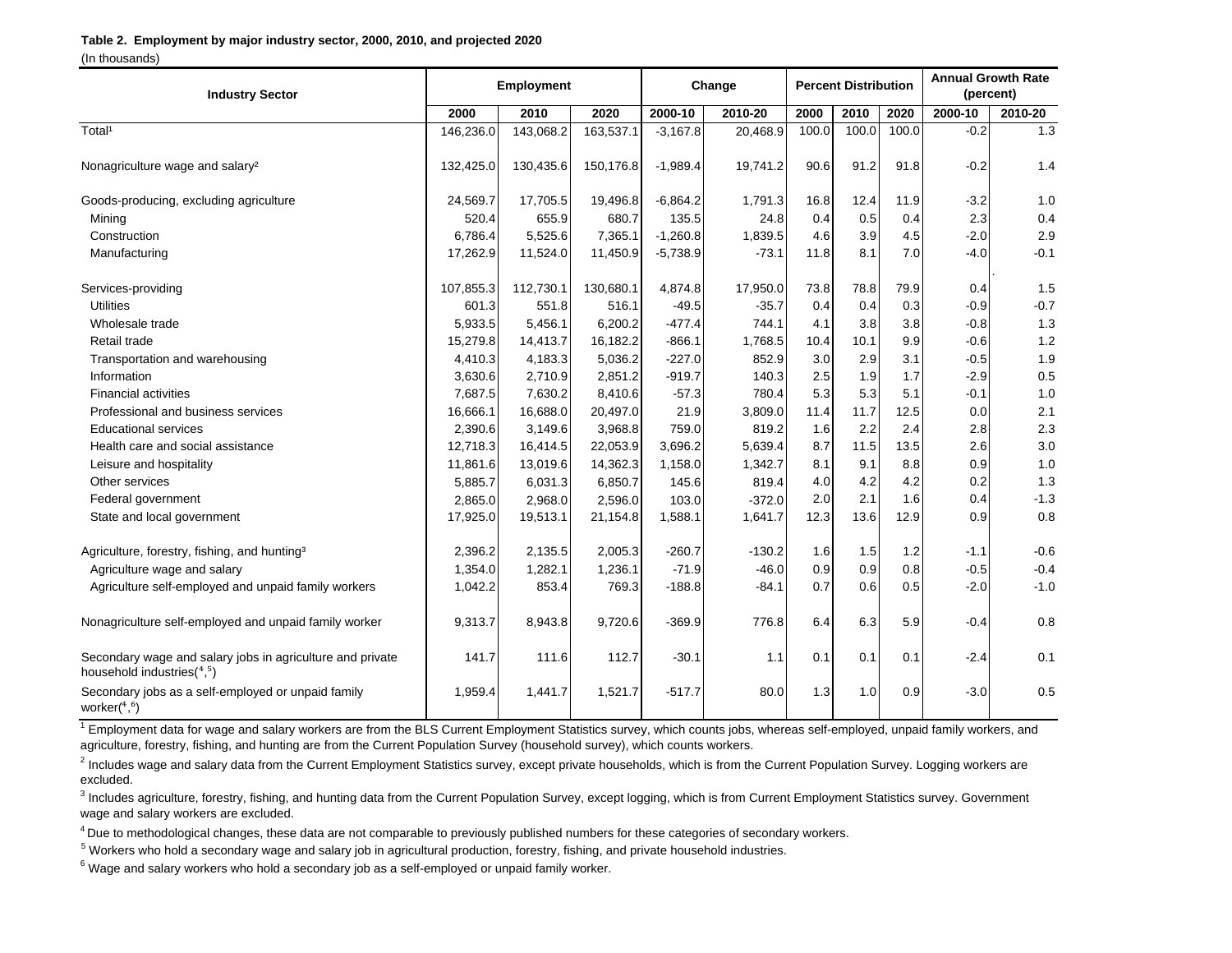# **Table 3. The 20 industries with the largest projected wage and salary employment growth, 2010-20**

(In thousands)

|                                  |                                                                             |                                    |          | <b>Employment</b> | Change, | <b>Annual Growth</b>       |
|----------------------------------|-----------------------------------------------------------------------------|------------------------------------|----------|-------------------|---------|----------------------------|
| <b>Industry Code<sup>1</sup></b> | <b>Industry Description</b>                                                 | <b>Sector</b>                      | 2010     | 2020              | 2010-20 | Rate (percent),<br>2010-20 |
| 23                               | Construction                                                                | Construction                       | 5,525.6  | 7,365.1           | 1,839.5 | 2.9                        |
| 44, 45                           | Retail trade                                                                | Retail trade                       | 14,413.7 | 16,182.2          | 1,768.5 | 1.2                        |
|                                  | 6211, 6212, 6213 Offices of health practitioners                            | Health care and social assistance  | 3,818.2  | 5,209.6           | 1,391.4 | 3.2                        |
| 622                              | <b>Hospitals</b>                                                            | Health care and social assistance  | 4,685.3  | 5,563.6           | 878.3   | 1.7                        |
| 6216                             | Home health care services                                                   | Health care and social assistance  | 1,080.6  | 1,952.4           | 871.8   | 6.1                        |
| 722                              | Food services and drinking places                                           | Leisure and hospitality            | 9,351.8  | 10,212.2          | 860.4   | 0.9                        |
| 6241                             | Individual and family services                                              | Health care and social assistance  | 1,215.0  | 2,066.4           | 851.4   | 5.5                        |
| 623                              | Nursing and residential care facilities                                     | Health care and social assistance  | 3,129.0  | 3,951.0           | 822.0   | 2.4                        |
| 42                               | Wholesale trade                                                             | Wholesale trade                    | 5,456.1  | 6,200.2           | 744.1   | 1.3                        |
| <b>NA</b>                        | General Local government educational services compensation                  | State and local government         | 8,010.4  | 8,751.4           | 741.0   | 0.9                        |
| 5415                             | Computer systems design and related services                                | Professional and business services | 1,441.5  | 2,112.8           | 671.3   | 3.9                        |
| 5613                             | <b>Employment services</b>                                                  | Professional and business services | 2,716.7  | 3,348.0           | 631.3   | 2.1                        |
| 5416                             | Management, scientific, and technical consulting services                   | Professional and business services | 991.4    | 1,567.0           | 575.6   | 4.7                        |
| 6112, 6113                       | Junior colleges, colleges, universities, and professional schools           | <b>Educational services</b>        | 1,694.0  | 2,171.1           | 477.1   | 2.5                        |
|                                  | 6214, 6215, 6219 Outpatient, laboratory, and other ambulatory care services | Health care and social assistance  | 1,077.1  | 1,471.2           | 394.1   | 3.2                        |
| 5413                             | Architectural, engineering, and related services                            | Professional and business services | 1,276.6  | 1,635.1           | 358.5   | 2.5                        |
| 5617                             | Services to buildings and dwellings                                         | Professional and business services | 1,742.5  | 2,044.8           | 302.3   | 1.6                        |
| 484                              | Truck transportation                                                        | Transportation and Warehousing     | 1,244.0  | 1,544.0           | 300.0   | 2.2                        |
| <b>NA</b>                        | General State government educational services compensation                  | State and local government         | 2,377.1  | 2,661.7           | 284.6   | 1.1                        |
| 6244                             | Child day care services                                                     | Health care and social assistance  | 851.8    | 1,101.3           | 249.5   | 2.6                        |

 $1$  As defined by the 2007 North American Industrial Classification System codes (NAICS).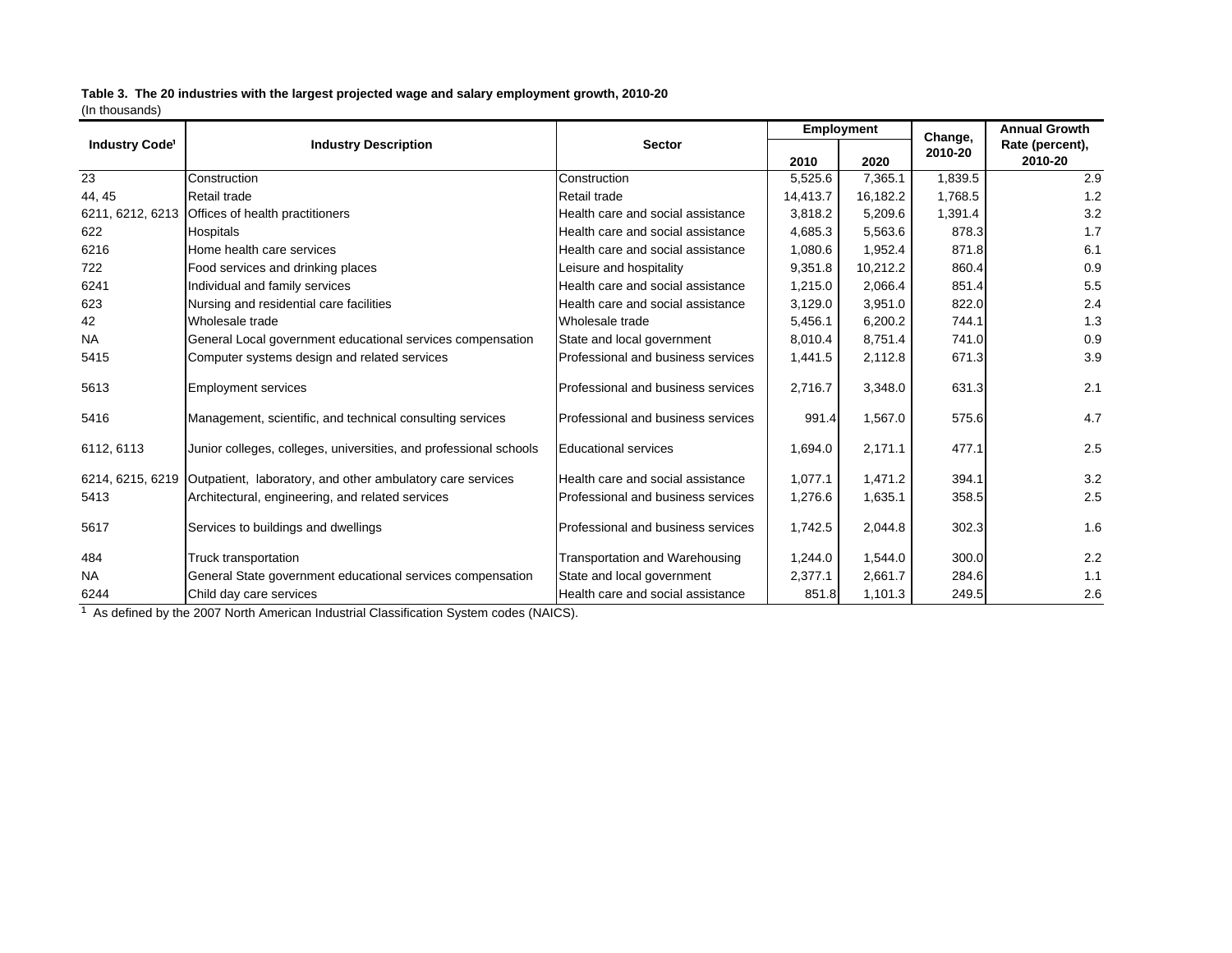## **Table 4. The 20 industries with the largest projected wage and salary employment declines, 2010-20**

(In thousands)

|                                  |                                                                  |                                            |        | <b>Employment</b> | Change,  | <b>Annual Growth</b>       |  |
|----------------------------------|------------------------------------------------------------------|--------------------------------------------|--------|-------------------|----------|----------------------------|--|
| <b>Industry Code<sup>1</sup></b> | <b>Industry Description</b>                                      | <b>Sector</b>                              | 2010   | 2020              | 2010-20  | Rate (percent),<br>2010-20 |  |
| 491                              | <b>Postal Service</b>                                            | Federal government                         | 656.4  | 474.6             | $-181.8$ | $-3.2$                     |  |
| <b>NA</b>                        | General federal non-defense government compensation              | Federal government                         | 1667.5 | 1545.7            | $-121.8$ | $-0.8$                     |  |
| 3151                             | Apparel knitting mills                                           | Manufacturing                              | 157.7  | 66.1              | $-91.6$  | $-8.3$                     |  |
| 5111                             | Newspaper, periodical, book, and directory publishers            | Information                                | 501.3  | 439.7             | $-61.6$  | $-1.3$                     |  |
| 3399                             | Other miscellaneous manufacturing                                | Manufacturing                              | 266.0  | 210.3             | $-55.7$  | $-2.3$                     |  |
| <b>NA</b>                        | General Federal defense government compensation                  | Federal government                         | 545.5  | 496.0             | $-49.5$  | $-0.9$                     |  |
| 3341                             | Computer and peripheral equipment manufacturing                  | Manufacturing                              | 161.6  | 117.5             | $-44.1$  | $-3.1$                     |  |
| 3345                             | Navigational, measuring, electromedical, and control instruments | Manufacturing                              | 406.0  | 363.2             | $-42.8$  | $-1.1$                     |  |
| 111                              | manufacturing<br>Crop production                                 | Agriculture, forestry, fishing and hunting | 629.5  | 589.3             | $-40.2$  | $-0.7$                     |  |
| 8123                             | Drycleaning and laundry services                                 | Other services                             | 302.1  | 265.7             | $-36.4$  | $-1.3$                     |  |
| 2211                             | Electric power generation, transmission and distribution         | <b>Utilities</b>                           | 396.9  | 361.4             | $-35.5$  | $-0.9$                     |  |
| <b>NA</b>                        | State government enterprises                                     | State and local government                 | 517.8  | 484.6             | $-33.2$  | $-0.7$                     |  |
| 3344                             | Semiconductor and other electronic component manufacturing       | Manufacturing                              | 369.7  | 336.9             | $-32.8$  | $-0.9$                     |  |
| 3342                             | Communications equipment manufacturing                           | Manufacturing                              | 118.0  | 85.7              | $-32.3$  | $-3.1$                     |  |
| 323                              | Printing and related support activities                          | Manufacturing                              | 486.9  | 454.7             | $-32.2$  | $-0.7$                     |  |
| 3131                             | Fiber, yarn, and thread mills                                    | Manufacturing                              | 237.8  | 206.1             | $-31.7$  | $-1.4$                     |  |
| 512                              | Motion picture, video, and sound recording industries            | Information                                | 372.0  | 347.0             | $-25.0$  | $-0.7$                     |  |
| 3335                             | Metalworking machinery manufacturing                             | Manufacturing                              | 153.2  | 130.5             | $-22.7$  | $-1.6$                     |  |
| 3251                             | Basic chemical manufacturing                                     | Manufacturing                              | 142.4  | 121.6             | $-20.8$  | $-1.6$                     |  |
| 3363                             | Motor vehicle parts manufacturing                                | Manufacturing                              | 415.1  | 394.9             | $-20.2$  | $-0.5$                     |  |

<sup>1</sup> As defined by the 2007 North American Industrial Classification System codes (NAICS).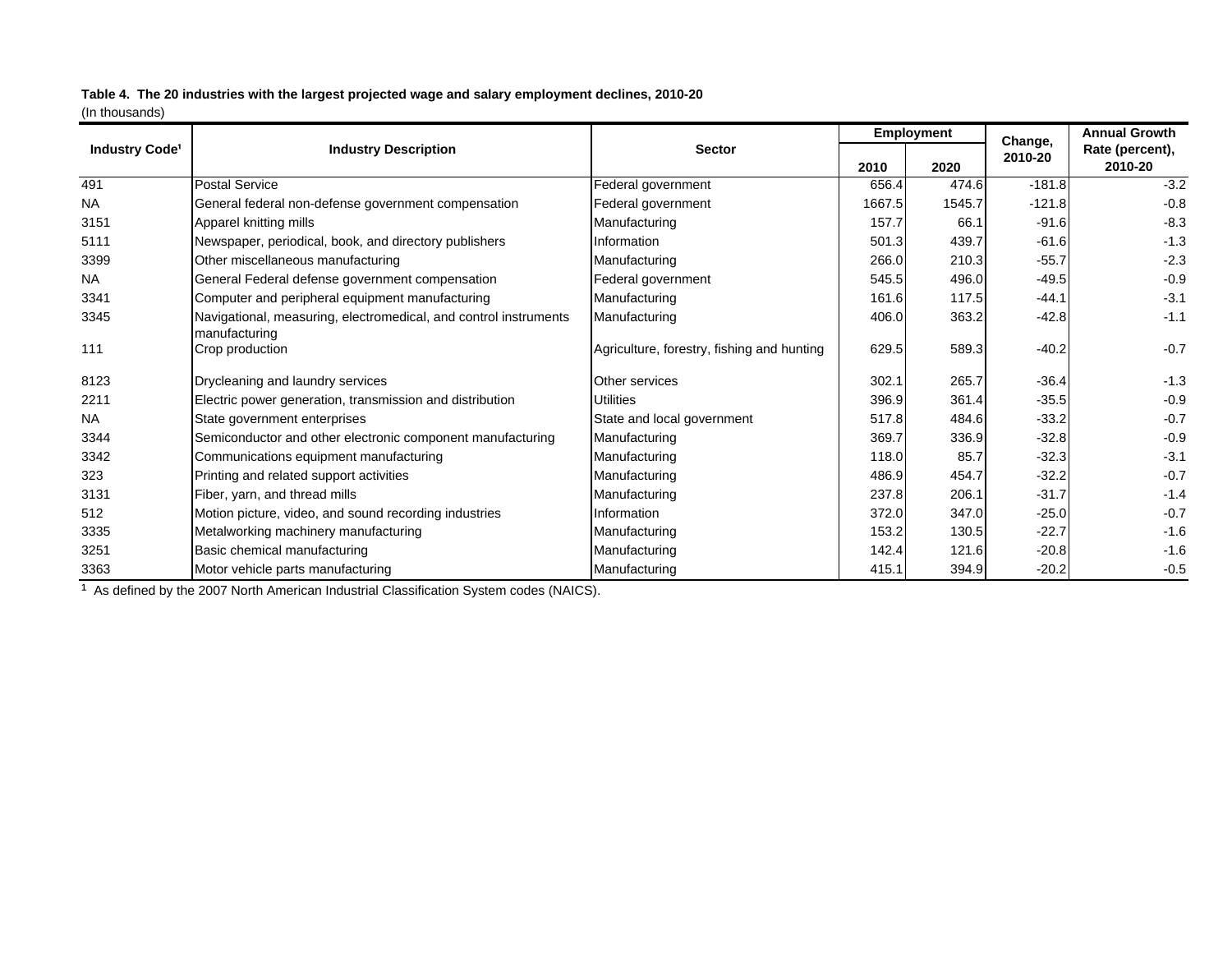| Table 5: Employment by major occupational group, 2010 and projected 2020, and median annual wage, May 2010 |  |
|------------------------------------------------------------------------------------------------------------|--|
| (In thousands)                                                                                             |  |

|         | 2010 National Employment Matrix title and code             |           | <b>Employment</b> |               | Change, 2010-20 | <b>Median annual</b><br>wage, May |
|---------|------------------------------------------------------------|-----------|-------------------|---------------|-----------------|-----------------------------------|
|         |                                                            | 2010      | 2020              | <b>Number</b> | Percent         | 2010                              |
| 00-0000 | Total, All Occupations                                     | 143,068.2 | 163,537.1         | 20,468.9      | 14.3            | \$33,840                          |
| 31-0000 | <b>Healthcare Support Occupations</b>                      | 4.190.0   | 5,633.7           | 1,443.7       | 34.5            | 24,760                            |
| 39-0000 | Personal Care and Service Occupations                      | 4,994.7   | 6,331.4           | 1,336.6       | 26.8            | 20,640                            |
| 29-0000 | <b>Healthcare Practitioners and Technical Occupations</b>  | 7,799.3   | 9,819.0           | 2,019.7       | 25.9            | 58,490                            |
| 21-0000 | <b>Community and Social Service Occupations</b>            | 2,402.7   | 2,985.0           | 582.3         | 24.2            | 39,280                            |
| 47-0000 | <b>Construction and Extraction Occupations</b>             | 6,328.0   | 7,735.2           | 1,407.2       | 22.2            | 39,080                            |
| 15-0000 | <b>Computer and Mathematical Occupations</b>               | 3,542.8   | 4,321.1           | 778.3         | 22.0            | 73,720                            |
| 13-0000 | <b>Business and Financial Operations Occupations</b>       | 6,789.2   | 7,961.7           | 1,172.5       | 17.3            | 60,670                            |
| 19-0000 | Life, Physical, and Social Science Occupations             | 1,228.8   | 1,419.6           | 190.8         | 15.5            | 58,530                            |
| 25-0000 | Education, Training, and Library Occupations               | 9,193.6   | 10,597.3          | 1,403.7       | 15.3            | 45,690                            |
| 53-0000 | Transportation and Material Moving Occupations             | 9,004.8   | 10,333.4          | 1,328.7       | 14.8            | 28,400                            |
| 49-0000 | Installation, Maintenance, and Repair Occupations          | 5,428.6   | 6,228.7           | 800.2         | 14.7            | 40,120                            |
| 27-0000 | Arts, Design, Entertainment, Sports, and Media Occupations | 2,708.5   | 3,051.0           | 342.5         | 12.6            | 42,870                            |
| 41-0000 | Sales and Related Occupations                              | 14,915.6  | 16,784.7          | 1,869.1       | 12.5            | 24,370                            |
| 37-0000 | Building and Grounds Cleaning and Maintenance Occupations  | 5,498.5   | 6,162.5           | 664.0         | 12.1            | 22,490                            |
| 33-0000 | <b>Protective Service Occupations</b>                      | 3,302.5   | 3,667.0           | 364.5         | 11.0            | 36,660                            |
| 23-0000 | <b>Legal Occupations</b>                                   | 1,211.9   | 1,342.9           | 131.0         | 10.8            | 74,580                            |
| 17-0000 | Architecture and Engineering Occupations                   | 2,433.4   | 2,686.2           | 252.8         | 10.4            | 70,610                            |
| 43-0000 | Office and Administrative Support Occupations              | 22,602.5  | 24,938.2          | 2,335.7       | 10.3            | 30,710                            |
| 35-0000 | Food Preparation and Serving Related Occupations           | 11,150.3  | 12,242.8          | 1,092.5       | 9.8             | 18,770                            |
| 11-0000 | <b>Management Occupations</b>                              | 8,776.1   | 9,391.9           | 615.8         | 7.0             | 91,440                            |
| 51-0000 | <b>Production Occupations</b>                              | 8,594.4   | 8,951.2           | 356.8         | 4.2             | 30,330                            |
| 45-0000 | Farming, Fishing, and Forestry Occupations                 | 972.1     | 952.6             | $-19.4$       | $-2.0$          | 19,630                            |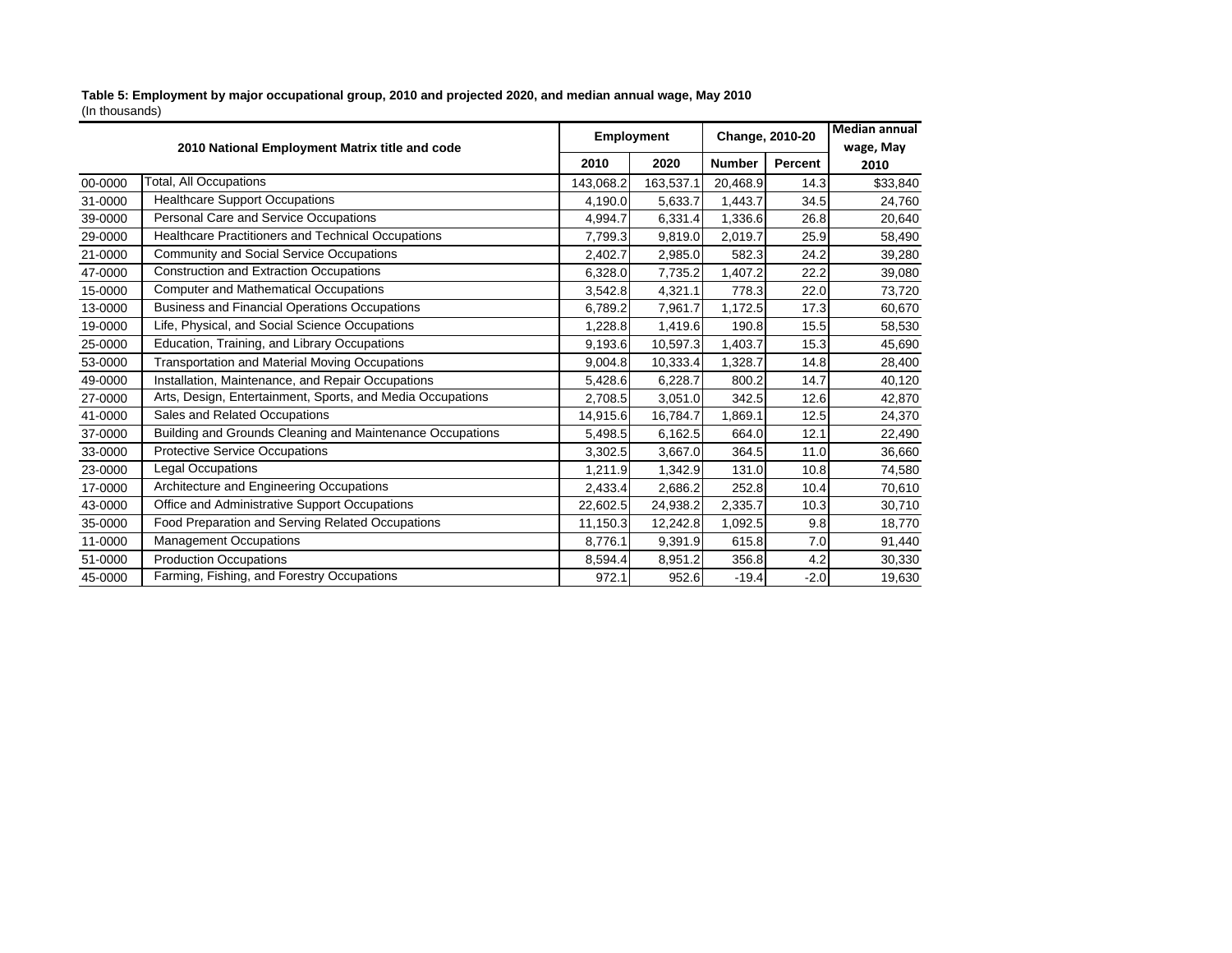#### (In thousands) **Table 6. The 30 occupations with the largest projected employment growth, 2010-20**

|                                                                                                      | Change<br>Employment<br>Pre-employment                    |         |         | During employment |         |                                        |                                                               |                                          |
|------------------------------------------------------------------------------------------------------|-----------------------------------------------------------|---------|---------|-------------------|---------|----------------------------------------|---------------------------------------------------------------|------------------------------------------|
| Occupation                                                                                           | Occupational group                                        | 2010    | 2020    | Number            | Percent | Typical education needed for entry     | Work<br>experience in<br>a related<br>occupation <sup>2</sup> | Typical on-the-job training <sup>3</sup> |
| Registered nurses                                                                                    | Healthcare Practitioners and Technical Occupations        | 2,737.4 | 3,449.3 | 711.9             |         | 26.0 Associate's degree                | None                                                          | None                                     |
| Retail salespersons                                                                                  | Sales and Related Occupations                             | 4,261.6 | 4,968.4 | 706.8             |         | 16.6 Less than high school             | None                                                          | Short-term on-the-job training           |
| Home health aides                                                                                    | <b>Healthcare Support Occupations</b>                     | 1.017.7 | 1,723.9 | 706.3             |         | 69.4 Less than high school             | None                                                          | Short-term on-the-job training           |
| Personal care aides                                                                                  | Personal Care and Service Occupations                     | 861.0   | 1,468.0 | 607.0             |         | 70.5 Less than high school             | None                                                          | Short-term on-the-job training           |
| Office clerks, general                                                                               | Office and Administrative Support Occupations             | 2,950.7 | 3,440.2 | 489.5             |         | 16.6 High school diploma or equivalent | None                                                          | Short-term on-the-job training           |
| Combined food preparation and serving workers, including fast food                                   | Food Preparation and Serving Related Occupations          | 2,682.1 | 3,080.1 | 398.0             |         | 14.8 Less than high school             | None                                                          | Short-term on-the-job training           |
| Customer service representatives                                                                     | Office and Administrative Support Occupations             | 2,187.3 | 2.525.6 | 338.4             |         | 15.5 High school diploma or equivalent | None                                                          | Short-term on-the-job training           |
| Heavy and tractor-trailer truck drivers                                                              | Transportation and Material Moving Occupations            | 1,604.8 | 1,934.9 | 330.1             |         | 20.6 High school diploma or equivalent | 1 to 5 years                                                  | Short-term on-the-job training           |
| Laborers and freight, stock, and material movers, hand                                               | Transportation and Material Moving Occupations            | 2,068.2 | 2,387.3 | 319.1             |         | 15.4 Less than high school             | None                                                          | Short-term on-the-job training           |
| Postsecondary teachers                                                                               | Education, Training, and Library Occupations              | 1,756.0 | 2,061.7 | 305.7             |         | 17.4 Doctoral or professional degree   | None                                                          | None                                     |
| Nursing aides, orderlies, and attendants                                                             | <b>Healthcare Support Occupations</b>                     | 1,505.3 | 1,807.2 | 302.0             |         | 20.1 Postsecondary non-degree award    | None                                                          | None                                     |
| Childcare workers                                                                                    | Personal Care and Service Occupations                     | 1,282.3 | 1,544.3 | 262.0             |         | 20.4 High school diploma or equivalent | None                                                          | Short-term on-the-job training           |
| Bookkeeping, accounting, and auditing clerks                                                         | Office and Administrative Support Occupations             | 1,898.3 | 2.157.4 | 259.0             |         | 13.6 High school diploma or equivalent | None                                                          | Moderate-term on-the-job training        |
| Cashiers                                                                                             | Sales and Related Occupations                             | 3,362.6 | 3,612.8 | 250.2             |         | 7.4 Less than high school              | None                                                          | Short-term on-the-job training           |
| Elementary school teachers, except special education                                                 | Education, Training, and Library Occupations              | 1,476.5 | 1,725.3 | 248.8             |         | 16.8 Bachelor's degree                 | None                                                          | Internship/residency                     |
| Receptionists and information clerks                                                                 | Office and Administrative Support Occupations             | 1,048.5 | 1,297.0 | 248.5             |         | 23.7 High school diploma or equivalent | None                                                          | Short-term on-the-job training           |
| Janitors and cleaners, except maids and housekeeping cleaners                                        | Building and Grounds Cleaning and Maintenance Occupations | 2,310.4 | 2,556.8 | 246.4             |         | 10.7 Less than high school             | None                                                          | Short-term on-the-job training           |
| Landscaping and groundskeeping workers<br>Sales representatives, wholesale and manufacturing, except | Building and Grounds Cleaning and Maintenance Occupations | 1,151.5 | 1,392.3 | 240.8             |         | 20.9 Less than high school             | None                                                          | Short-term on-the-job training           |
| technical and scientific products                                                                    | Sales and Related Occupations                             | 1.430.0 | 1.653.4 | 223.4             |         | 15.6 High school diploma or equivalent | None                                                          | Moderate-term on-the-job training        |
| <b>Construction laborers</b>                                                                         | Construction and Extraction Occupations                   | 998.8   | 1,211.2 | 212.4             |         | 21.3 Less than high school             | None                                                          | Short-term on-the-job training           |
| Medical secretaries                                                                                  | Office and Administrative Support Occupations             | 508.7   | 718.9   | 210.2             |         | 41.3 High school diploma or equivalent | None                                                          | Moderate-term on-the-job training        |
| First-line supervisors of office and administrative support workers                                  | Office and Administrative Support Occupations             | 1,424.4 | 1,627.8 | 203.4             |         | 14.3 High school diploma or equivalent | 1 to 5 years                                                  | None                                     |
| Carpenters                                                                                           | Construction and Extraction Occupations                   | 1.001.7 | 1.197.6 | 196.0             |         | 19.6 High school diploma or equivalent | None                                                          | Apprenticeship                           |
| Waiters and waitresses                                                                               | Food Preparation and Serving Related Occupations          | 2.260.3 | 2,456.2 | 195.9             |         | 8.7 Less than high school              | None                                                          | Short-term on-the-job training           |
| Security guards                                                                                      | Protective Service Occupations                            | 1,035.7 | 1,230.7 | 195.0             |         | 18.8 High school diploma or equivalent | None                                                          | Short-term on-the-job training           |
| Teacher assistants                                                                                   | Education, Training, and Library Occupations              | 1,288.3 | 1,479.3 | 191.1             |         | 14.8 High school diploma or equivalent | None                                                          | Short-term on-the-job training           |
| Accountants and auditors                                                                             | <b>Business and Financial Operations Occupations</b>      | 1,216.9 | 1,407.6 | 190.7             |         | 15.7 Bachelor's degree                 | None                                                          | None                                     |
| Licensed practical and licensed vocational nurses                                                    | Healthcare Practitioners and Technical Occupations        | 752.3   | 920.8   | 168.5             |         | 22.4 Postsecondary non-degree award    | None                                                          | None                                     |
| Physicians and surgeons                                                                              | <b>Healthcare Practitioners and Technical Occupations</b> | 691.0   | 859.3   | 168.3             |         | 24.4 Doctoral or professional degree   | None                                                          | Internship/residency                     |
| Medical assistants                                                                                   | <b>Healthcare Support Occupations</b>                     | 527.6   | 690.4   | 162.9             |         | 30.9 High school diploma or equivalent | None                                                          | Moderate-term on-the-job training        |

<sup>1</sup> Represents the typical education level needed to enter the occupation.

2 Indicates if work experience in a related occupation is commonly considered necessary by employers for entry, or is a commonly accepted substitute for formal types of training.

<sup>3</sup> Indicates the typical on-the-job training needed to attain competency in the occupation.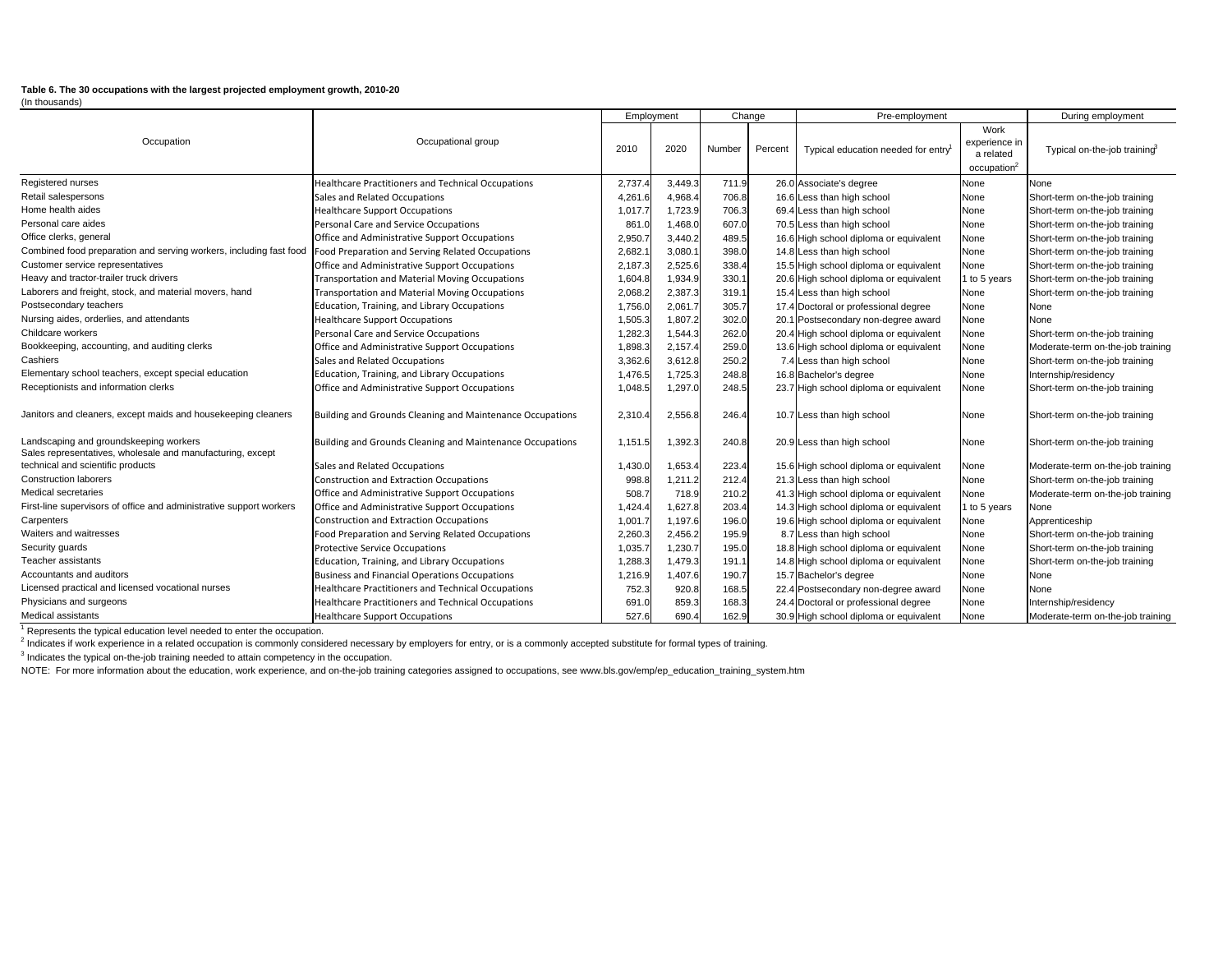## **Table 7. The 30 occupations with the fastest projected employment growth, 2010-20**<br>(In thousands)

|                                                                                             |                                                           | Employment |         | Change |         | Pre-employment                         |                         | During employment                        |
|---------------------------------------------------------------------------------------------|-----------------------------------------------------------|------------|---------|--------|---------|----------------------------------------|-------------------------|------------------------------------------|
| Occupation                                                                                  | Occupational group                                        |            |         |        |         |                                        | Work experience         |                                          |
|                                                                                             |                                                           | 2010       | 2020    | Number | Percent | Typical education needed for entry     | in a related            | Typical on-the-job training <sup>3</sup> |
|                                                                                             |                                                           |            |         |        |         |                                        | occupation <sup>2</sup> |                                          |
| Personal care aides                                                                         | Personal Care and Service Occupations                     | 861.0      | 1,468.0 | 607.0  |         | 70.5 Less than high school             | None                    | Short-term on-the-job training           |
| Home health aides                                                                           | <b>Healthcare Support Occupations</b>                     | 1,017.7    | 1,723.9 | 706.3  |         | 69.4 Less than high school             | None                    | Short-term on-the-job training           |
| <b>Biomedical engineers</b><br>Helpers--brickmasons, blockmasons, stonemasons, and tile and | Architecture and Engineering Occupations                  | 15.7       | 25.4    | 9.7    |         | 61.7 Bachelor's degree                 | None                    | None                                     |
| marble setters                                                                              | <b>Construction and Extraction Occupations</b>            | 29.4       | 47.0    | 17.6   |         | 60.1 Less than high school             | None                    | Short-term on-the-job training           |
| Helpers--carpenters                                                                         | <b>Construction and Extraction Occupations</b>            | 46.5       | 72.4    | 25.9   |         | 55.7 Less than high school             | None                    | Short-term on-the-job training           |
| Veterinary technologists and technicians                                                    | <b>Healthcare Practitioners and Technical Occupations</b> | 80.2       | 121.9   | 41.7   |         | 52.0 Associate's degree                | None                    | None                                     |
| Reinforcing iron and rebar workers                                                          | <b>Construction and Extraction Occupations</b>            | 19.1       | 28.4    | 9.3    |         | 48.6 High school diploma or equivalent |                         |                                          |
| Physical therapist assistants                                                               |                                                           |            |         |        |         |                                        | None                    | Apprenticeship                           |
| Helpers--pipelayers, plumbers, pipefitters, and steamfitters                                | <b>Healthcare Support Occupations</b>                     | 67.4       | 98.2    | 30.8   |         | 45.7 Associate's degree                | None                    | None                                     |
|                                                                                             | <b>Construction and Extraction Occupations</b>            | 57.9       | 84.2    | 26.3   |         | 45.4 High school diploma or equivalent | None                    | Short-term on-the-job training           |
| Meeting, convention, and event planners                                                     | <b>Business and Financial Operations Occupations</b>      | 71.6       | 102.9   | 31.3   |         | 43.7 Bachelor's degree                 | Less than 1 year        | None                                     |
| Diagnostic medical sonographers                                                             | Healthcare Practitioners and Technical Occupations        | 53.7       | 77.1    | 23.4   |         | 43.5 Associate's degree                | None                    | None                                     |
| Occupational therapy assistants                                                             | <b>Healthcare Support Occupations</b>                     | 28.5       | 40.8    | 12.3   |         | 43.3 Associate's degree                | None                    | None                                     |
| Physical therapist aides                                                                    | <b>Healthcare Support Occupations</b>                     | 47.0       | 67.3    | 20.3   |         | 43.1 High school diploma or equivalent | None                    | Moderate-term on-the-job training        |
| Glaziers                                                                                    | <b>Construction and Extraction Occupations</b>            | 41.9       | 59.6    | 17.7   |         | 42.4 High school diploma or equivalent | None                    | Apprenticeship                           |
|                                                                                             | Arts, Design, Entertainment, Sports, and Media            |            |         |        |         |                                        |                         |                                          |
| Interpreters and translators                                                                | <b>Occupations</b>                                        | 58.4       | 83.1    | 24.6   |         | 42.2 Bachelor's degree                 | None                    | Long-term on-the-job training            |
| Medical secretaries                                                                         | Office and Administrative Support Occupations             | 508.7      | 718.9   | 210.2  |         | 41.3 High school diploma or equivalent | None                    | Moderate-term on-the-job training        |
| Market research analysts and marketing specialists                                          | <b>Business and Financial Operations Occupations</b>      | 282.7      | 399.3   | 116.6  |         | 41.2 Bachelor's degree                 | None                    | None                                     |
| Marriage and family therapists                                                              | <b>Community and Social Service Occupations</b>           | 36.0       | 50.8    | 14.8   |         | 41.2 Master's degree                   | None                    | Internship/residency                     |
| Brickmasons and blockmasons                                                                 | <b>Construction and Extraction Occupations</b>            | 89.2       | 125.3   | 36.1   |         | 40.5 High school diploma or equivalent | None                    | Apprenticeship                           |
| Physical therapists                                                                         | <b>Healthcare Practitioners and Technical Occupations</b> | 198.6      | 276.0   | 77.4   |         | 39.0 Doctoral or professional degree   | None                    | None                                     |
| Dental hygienists                                                                           | <b>Healthcare Practitioners and Technical Occupations</b> | 181.8      | 250.3   | 68.5   |         | 37.7 Associate's degree                | None                    | None                                     |
| <b>Bicycle repairers</b>                                                                    | Installation, Maintenance, and Repair Occupations         | 9.9        | 13.6    | 3.7    |         | 37.6 High school diploma or equivalent | None                    | Moderate-term on-the-job training        |
| Audiologists                                                                                | <b>Healthcare Practitioners and Technical Occupations</b> | 13.0       | 17.8    | 4.8    |         | 36.8 Doctoral or professional degree   | None                    | None                                     |
| Health educators                                                                            | Community and Social Service Occupations                  | 63.4       | 86.6    | 23.2   |         | 36.5 Bachelor's degree                 | None                    | None                                     |
| Stonemasons                                                                                 | <b>Construction and Extraction Occupations</b>            | 15.6       | 21.4    | 5.7    |         | 36.5 High school diploma or equivalent | None                    | Apprenticeship                           |
| Cost estimators                                                                             | <b>Business and Financial Operations Occupations</b>      | 185.4      | 252.9   | 67.5   |         | 36.4 Bachelor's degree                 | None                    | None                                     |
| Medical scientists, except epidemiologists                                                  | Life, Physical, and Social Science Occupations            | 100.0      | 136.5   | 36.4   |         | 36.4 Doctoral or professional degree   | None                    | None                                     |
| Mental health counselors                                                                    | Community and Social Service Occupations                  | 120.3      | 163.9   | 43.6   |         | 36.3 Master's degree                   | None                    | Internship/residency                     |
| Pile-driver operators                                                                       | <b>Construction and Extraction Occupations</b>            | 4.1        | 5.6     | 1.5    |         | 36.0 High school diploma or equivalent | None                    | Moderate-term on-the-job training        |
| Veterinarians                                                                               | <b>Healthcare Practitioners and Technical Occupations</b> | 61.4       | 83.4    | 22.0   |         | 35.9 Doctoral or professional degree   | None                    | None                                     |

1 Represents the typical education level needed to enter the occupation.

<sup>2</sup> Indicates if work experience in a related occupation is commonly considered necessary by employers for entry, or is a commonly accepted substitute for formal types of training.

<sup>3</sup> Indicates the typical on-the-job training needed to attain competency in the occupation.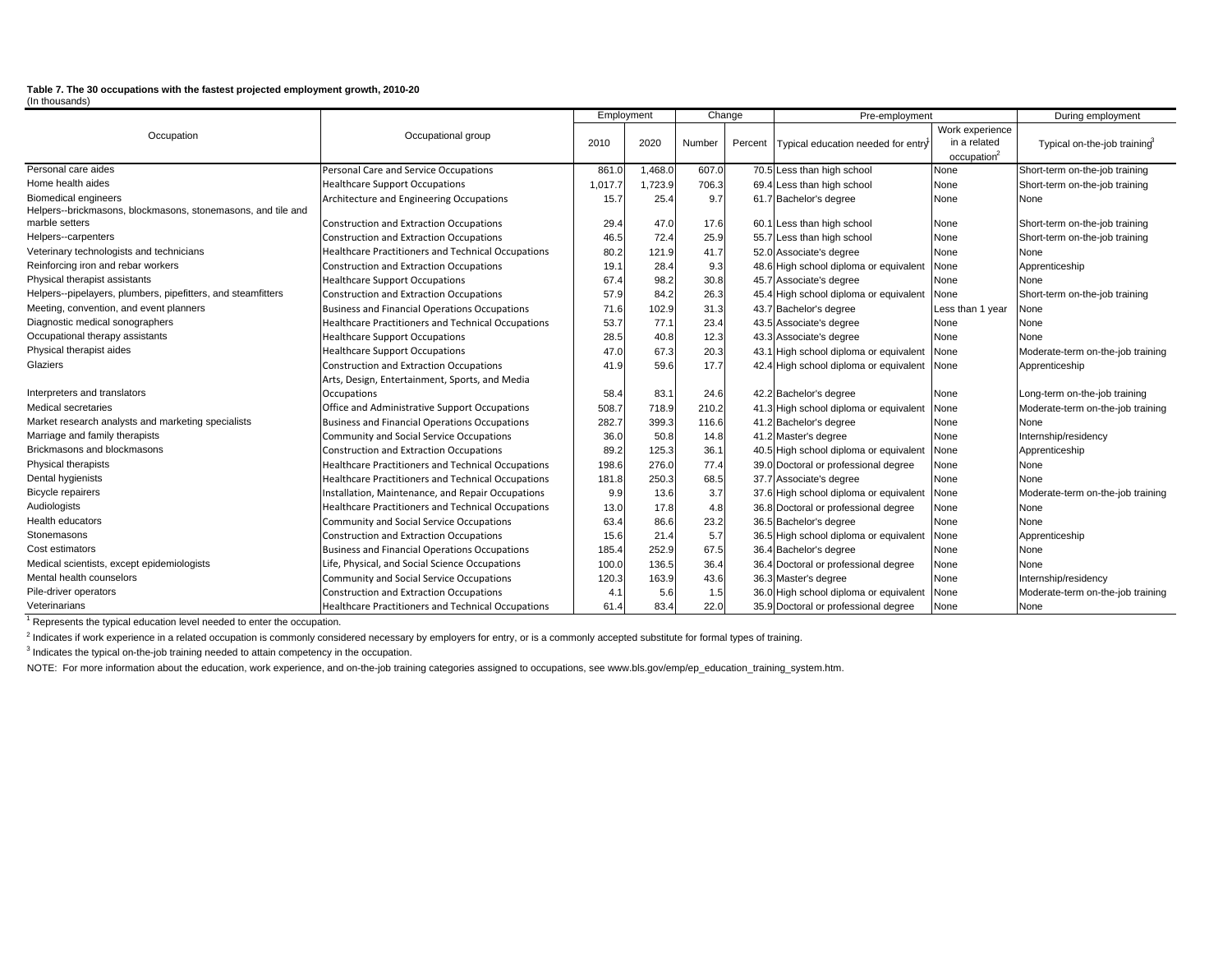#### (In thousands) **Table 8. The 30 occupations with the largest projected employment declines, 2010-20**

|                                                                                                                       |                                                  | Employment |         | Change  |         | Pre-employment                                  |                                                         | During employment                        |
|-----------------------------------------------------------------------------------------------------------------------|--------------------------------------------------|------------|---------|---------|---------|-------------------------------------------------|---------------------------------------------------------|------------------------------------------|
| Occupation                                                                                                            | Occupational group                               | 2010       | 2020    | Number  | Percent | Typical education needed for entry <sup>1</sup> | Work experience in a<br>related occupation <sup>2</sup> | Typical on-the-job training <sup>3</sup> |
| Farmers, ranchers, and other agricultural managers<br>Postal Service mail sorters, processors, and processing machine | <b>Management Occupations</b>                    | 1,202.     | 1,106.4 | $-96.1$ |         | -8.0 High school diploma or equivalent          | More than 5 years                                       | None                                     |
| operators                                                                                                             | Office and Administrative Support Occupations    | 142.0      | 73.0    | $-68.9$ |         | -48.5 High school diploma or equivalent         | None                                                    | Short-term on-the-job training           |
| Sewing machine operators                                                                                              | <b>Production Occupations</b>                    | 163.2      | 121.1   | $-42.1$ |         | -25.8 Less than high school                     | None                                                    | Short-term on-the-job training           |
| Postal Service mail carriers                                                                                          | Office and Administrative Support Occupations    | 316.7      | 278.5   | $-38.1$ |         | -12.0 High school diploma or equivalent         | None                                                    | Short-term on-the-job training           |
| Switchboard operators, including answering service                                                                    | Office and Administrative Support Occupations    | 142.5      | 109.3   | $-33.2$ |         | -23.3 High school diploma or equivalent         | None                                                    | Short-term on-the-job training           |
| Postal Service clerks                                                                                                 | Office and Administrative Support Occupations    | 65.6       | 34.0    | $-31.6$ |         | -48.2 High school diploma or equivalent         | None                                                    | Short-term on-the-job training           |
| Cooks, fast food                                                                                                      | Food Preparation and Serving Related Occupations | 530.4      | 511.4   | $-19.1$ |         | -3.6 Less than high school                      | None                                                    | Short-term on-the-job training           |
| Miscellaneous agricultural workers                                                                                    | Farming, Fishing, and Forestry Occupations       | 746.4      | 727.3   | $-19.1$ |         | -2.6 Less than high school                      | None                                                    | Short-term on-the-job training           |
| Data entry keyers                                                                                                     | Office and Administrative Support Occupations    | 234.7      | 218.8   | $-15.9$ |         | -6.8 High school diploma or equivalent          | None                                                    | Moderate-term on-the-job training        |
| Word processors and typists<br>Door-to-Door Sales Workers, News and Street Vendors, and                               | Office and Administrative Support Occupations    | 115.3      | 102.1   | $-13.2$ |         | -11.5 High school diploma or equivalent         | None                                                    | Short-term on-the-job training           |
| <b>Related Workers</b>                                                                                                | Sales and Related Occupations                    | 153.8      | 142.3   | $-11.5$ |         | -7.5 High school diploma or equivalent          | None                                                    | Short-term on-the-job training           |
| <b>Food Service Managers</b>                                                                                          | <b>Management Occupations</b>                    | 320.6      | 310.0   | $-10.6$ |         | -3.3 High school diploma or equivalent          | I to 5 years                                            | None                                     |
| Electrical and Electronic Equipment Assemblers                                                                        | <b>Production Occupations</b>                    | 182.9      | 172.4   | $-10.4$ |         | -5.7 High school diploma or equivalent          | None                                                    | Short-term on-the-job training           |
| <b>File Clerks</b>                                                                                                    | Office and Administrative Support Occupations    | 185.0      | 176.2   | $-8.8$  |         | -4.8 High school diploma or equivalent          | None                                                    | Short-term on-the-job training           |
| Prepress Technicians and Workers                                                                                      | <b>Production Occupations</b>                    | 50.8       | 42.8    | $-8.1$  |         | -15.9 Postsecondary non-degree award            | None                                                    | None                                     |
| <b>Computer Operators</b>                                                                                             | Office and Administrative Support Occupations    | 86.4       | 78.9    | $-7.4$  |         | -8.6 High school diploma or equivalent          | None                                                    | Moderate-term on-the-job training        |
| Postmasters and Mail Superintendents                                                                                  | <b>Management Occupations</b>                    | 24.5       | 17.7    | $-6.8$  |         | -27.8 High school diploma or equivalent         | 1 to 5 years                                            | Moderate-term on-the-job training        |
| Office Machine Operators, Except Computer                                                                             | <b>Production Occupations</b>                    | 69.8       | 63.0    | $-6.8$  |         | -9.7 High school diploma or equivalent          | None                                                    | Short-term on-the-job training           |
| Pressers, Textile, Garment, and Related Materials                                                                     | Office and Administrative Support Occupations    | 57.8       | 51.0    | $-6.8$  |         | -11.8 Less than high school                     | None                                                    | Short-term on-the-job training           |
|                                                                                                                       | Arts, Design, Entertainment, Sports, and Media   |            |         |         |         |                                                 |                                                         |                                          |
| <b>Floral Designers</b><br>Petroleum Pump System Operators, Refinery Operators, and                                   | Occupations                                      | 66.5       | 60.3    | $-6.2$  |         | -9.3 High school diploma or equivalent          | None                                                    | Short-term on-the-job training           |
| Gaugers                                                                                                               | <b>Production Occupations</b>                    | 44.2       | 38.0    | $-6.2$  |         | -14.0 High school diploma or equivalent         | None                                                    | Long-term on-the-job training            |
| Loan Interviewers and Clerks                                                                                          | Office and Administrative Support Occupations    | 182.5      | 176.8   | $-5.7$  |         | -3.1 High school diploma or equivalent          | None                                                    | Short-term on-the-job training           |
| Paper Goods Machine Setters, Operators, and Tenders                                                                   | <b>Production Occupations</b>                    | 90.9       | 85.3    | $-5.5$  |         | -6.1 High school diploma or equivalent          | None                                                    | Moderate-term on-the-job training        |
| Chemical Plant and System Operators<br>Photographic Process Workers and Processing Machine                            | <b>Production Occupations</b>                    | 43.3       | 38.0    | $-5.3$  |         | -12.2 High school diploma or equivalent         | None                                                    | Long-term on-the-job training            |
| Operators<br>Textile Knitting and Weaving Machine Setters, Operators, and                                             | <b>Production Occupations</b>                    | 58.7       | 54.2    | $-4.5$  |         | -7.7 High school diploma or equivalent          | None                                                    | Short-term on-the-job training           |
| Tenders                                                                                                               | <b>Production Occupations</b>                    | 22.5       | 18.4    | $-4.1$  |         | -18.2 High school diploma or equivalent         | None                                                    | Moderate-term on-the-job training        |
|                                                                                                                       | Arts, Design, Entertainment, Sports, and Media   |            |         |         |         |                                                 |                                                         |                                          |
| Reporters and Correspondents                                                                                          | Occupations                                      | 51.9       | 48.0    | $-3.9$  |         | -7.5 Bachelor's degree                          | None                                                    | None                                     |
| <b>Semiconductor Processors</b><br>Textile Winding, Twisting, and Drawing Out Machine Setters,                        | <b>Production Occupations</b>                    | 21.1       | 17.3    | $-3.8$  |         | -17.9 Associate's degree                        | None                                                    | Moderate-term on-the-job training        |
| Operators, and Tenders                                                                                                | <b>Production Occupations</b>                    | 29.0       | 25.4    | $-3.6$  |         | -12.4 High school diploma or equivalent         | None                                                    | Moderate-term on-the-job training        |
| Chemical Equipment Operators and Tenders                                                                              | <b>Production Occupations</b>                    | 47.4       | 43.8    | $-3.5$  |         | -7.5 High school diploma or equivalent          | None                                                    | Moderate-term on-the-job training        |
|                                                                                                                       |                                                  |            |         |         |         |                                                 |                                                         |                                          |

<sup>1</sup> Represents the typical education level needed to enter the occupation.

<sup>2</sup> Indicates if work experience in a related occupation is commonly considered necessary by employers for entry, or is a commonly accepted substitute for formal types of training.

<sup>3</sup> Indicates the typical on-the-job training needed to attain competency in the occupation.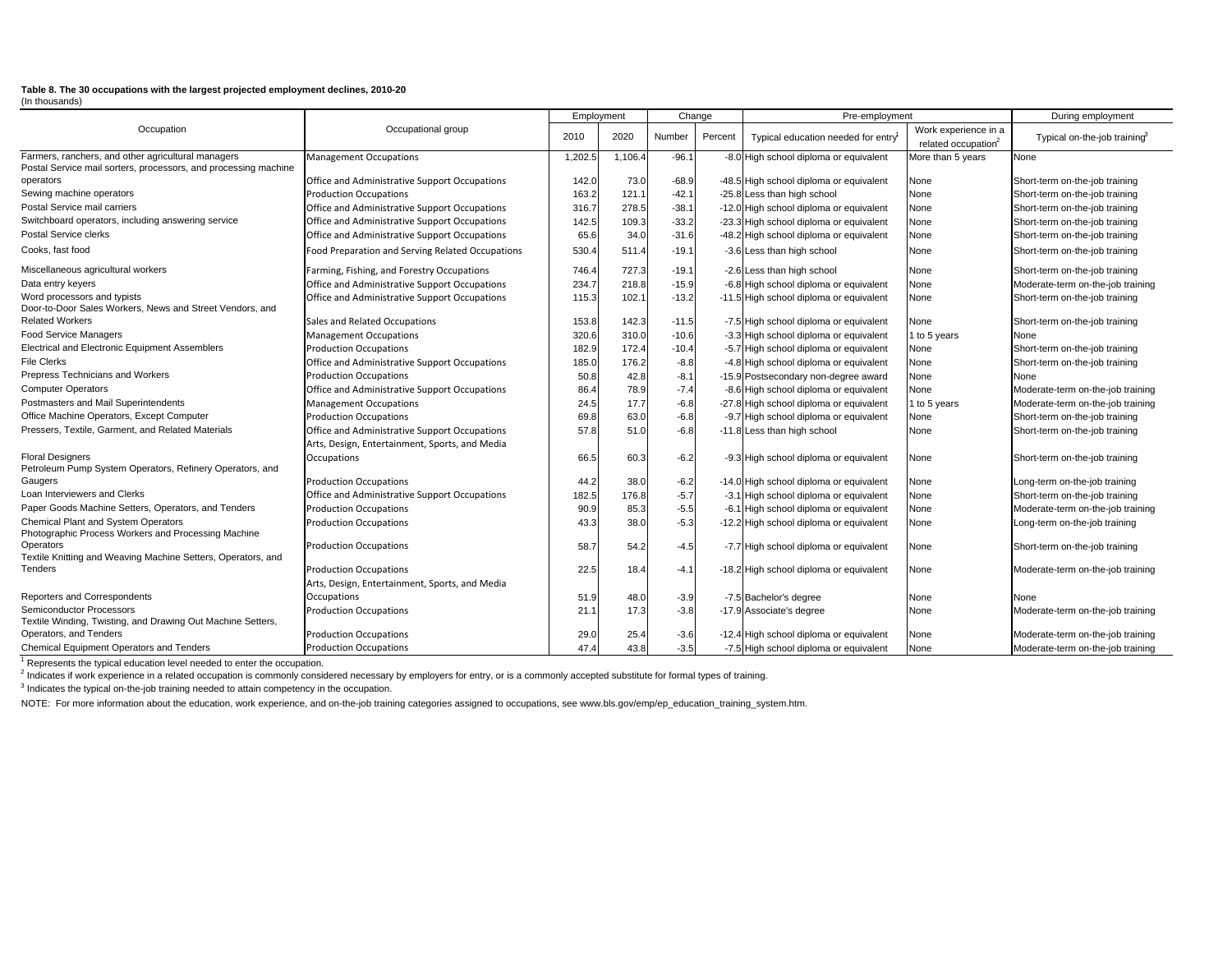**Table 9. Employment and total job openings by education, work experience, and on-the-job training category, 2010 and projected 2020**

(In thousands)

| Education, work experience, and on-the-job           |           | Employment |                      |       | Change, 2010-20 |         | Total job openings due<br>to growth and<br>replacement needs. |                          |
|------------------------------------------------------|-----------|------------|----------------------|-------|-----------------|---------|---------------------------------------------------------------|--------------------------|
| training                                             | Number    |            | Percent distribution |       |                 |         |                                                               | $2010 - 20$ <sup>1</sup> |
|                                                      | 2010      | 2020       | 2010                 | 2020  | Number          | Percent | Number                                                        | Percent<br>distribution  |
| Typical education needed for entry <sup>2</sup>      |           |            |                      |       |                 |         |                                                               |                          |
|                                                      | 143.068.2 | 163,537.1  | 100.0                | 100.0 | 20,468.9        | 14.3    | 54.787.4                                                      | 100.0                    |
| Doctoral or professional degree                      | 4.409.7   | 5.286.3    | 3.1                  | 3.2   | 876.6           | 19.9    | 1,701.8                                                       | 3.1                      |
|                                                      | 1.986.0   | 2,417.2    | 1.4                  | 1.5   | 431.2           | 21.7    | 903.9                                                         | 1.6                      |
|                                                      | 22.171.1  | 25,827.2   | 15.5                 | 15.8  | 3.656.1         | 16.5    | 8.562.4                                                       | 15.6                     |
|                                                      | 7.994.6   | 9.434.6    | 5.6                  | 5.8   | 1.440.0         | 18.0    | 2,941.0                                                       | 5.4                      |
| Postsecondary non-degree award                       | 6,524.0   | 7,624.9    | 4.6                  | 4.7   | 1,100.9         | 16.9    | 2,389.6                                                       | 4.4                      |
|                                                      | 811.6     | 953.8      | 0.6                  | 0.6   | 142.2           | 17.5    | 362.0                                                         | 0.7                      |
| High school diploma or equivalent                    | 62,089.6  | 69,665.7   | 43.4                 | 42.6  | 7,576.1         | 12.2    | 21,745.9                                                      | 39.7                     |
|                                                      | 37.081.7  | 42,327.4   | 25.9                 | 25.9  | 5,245.7         | 14.1    | 16,180.8                                                      | 29.5                     |
| Work experience in a related occupation <sup>3</sup> |           |            |                      |       |                 |         |                                                               |                          |
|                                                      | 143.068.2 | 163,537.1  | 100.0                | 100.0 | 20.468.9        | 14.3    | 54,787.4                                                      | 100.0                    |
|                                                      | 4.612.4   | 4,956.0    | 3.2                  | 3.0   | 343.6           | 7.4     | 1,368.5                                                       | 2.5                      |
|                                                      | 17,103.0  | 19.078.2   | 12.0                 | 11.7  | 1.975.2         | 11.5    | 5.638.7                                                       | 10.3                     |
|                                                      | 3,129.6   | 3,535.2    | 2.2                  | 2.2   | 405.6           | 13.0    | 1,125.2                                                       | 2.1                      |
|                                                      | 118,223.3 | 135,967.7  | 82.6                 | 83.1  | 17.744.5        | 15.0    | 46,654.9                                                      | 85.2                     |
| Typical on-the-job training <sup>4</sup>             |           |            |                      |       |                 |         |                                                               |                          |
|                                                      | 143,068.2 | 163,537.1  | 100.0                | 100.0 | 20,468.9        | 14.3    | 54,787.4                                                      | 100.0                    |
|                                                      | 5.374.2   | 6.271.5    | 3.8                  | 3.8   | 897.3           | 16.7    | 2.193.6                                                       | 4.0                      |
|                                                      | 2,539.0   | 3,109.2    | 1.8                  | 1.9   | 570.2           | 22.5    | 1,183.0                                                       | 2.2                      |
|                                                      | 7,039.0   | 7,920.5    | 4.9                  | 4.8   | 881.5           | 12.5    | 2,545.5                                                       | 4.6                      |
|                                                      | 25,007.0  | 28,244.5   | 17.5                 | 17.3  | 3,237.5         | 12.9    | 8,682.0                                                       | 15.8                     |
|                                                      | 58,171.0  | 66,040.0   | 40.7                 | 40.4  | 7,869.0         | 13.5    | 23,767.8                                                      | 43.4                     |
|                                                      | 44,937.9  | 51,951.3   | 31.4                 | 31.8  | 7,013.4         | 15.6    | 16,415.5                                                      | 30.0                     |

<sup>1</sup>Total job openings represent the sum of employment increases and replacement needs. If employment change is negative, then job openings due to growth are zero and total job openings equals replacements.

2 Represents the typical education level needed to enter the occupation.

<sup>3</sup> Indicates if work experience in a related occupation is commonly considered necessary by employers for entry, or is a commonly accepted subtitute for formal types of training.

4 Indicates the typical on-the-job training needed to attain competency in the occupation.